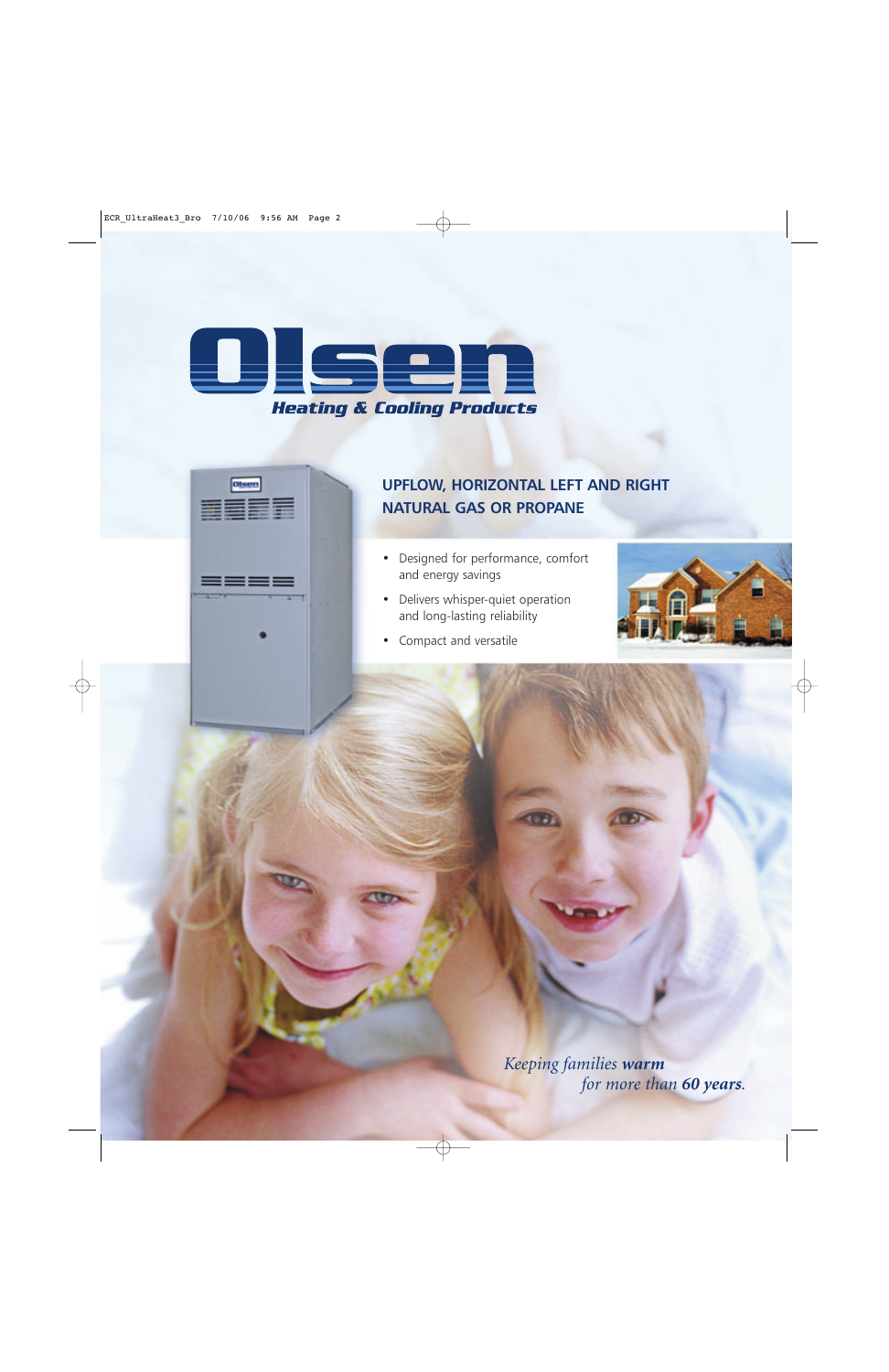

# *80% AFUE translates into significantly lower fuel bills*

(AFUE = Annual Fuel Utilization Efficiency)

If your furnace is 25 years old or older, chances are that it is only 55% or 65% efficient. Refer to the chart below to see the savings you could realize by installing a Ultra Heat 3 today.



Annual Fuel Utilization Efficiency (AFUE)

# *Ultra energy-saving features*

## **Foil-faced Insulation**

The durable Ultra Heat 3 cabinet is lined with foil-faced insulation to retain heat within the cabinet, allowing your furnace to run more efficiently.

## **Hot surface ignitor**

The energy-saving, hot-surface igniter of the Ultra Heat 3 replaces the pilot light used on older systems to reduce fuel consumed when the furnace is in standby mode.

#### **PSC direct-drive blower motor**

The Ultra Heat 3's PSC motor reduces electrical consumption when compared to standard blower motors, and produces more CFM (cubic feet per minute) of airflow over older, belt-drive units.

# *Compact and versatile*

At just 36 inches high and 29 inches deep, the Ultra Heat 3 fits into most tight spaces – even closets!

# *Whisper-quiet operation features*

Customers indicated that noise level was an important factor in their satisfaction with a furnace, so the Ultra Heat 3 was designed to be "ultra quiet".

- Sound-absorbing cabinet insulation
- Sealed bearing motors
- Dynamically-balanced blower

# *Ultra performance and comfort*

The Ultra Heat 3 provides the best value in heating comfort for your family.

## **Four (4)-speed blowers**

The Ultra Heat 3's multiple speed blowers allow airflow to be matched with the needs of your home, eliminating "gusts" of hot or cold air and increasing overall comfort.

#### **Simple plug-in connections**

The Ultra Heat 3 is designed to interface with additional home comfort products (air conditioner, electronic air cleaner and humidifier) through simple plug-in connections to the integrated furnace control board.

# *Long-lasting reliability*

High-quality components make the Ultra Heat 3 a sound investment that will help you sleep at night. Every component has to pass extensive testing, often simulating 20 years of operation, before it can be approved for use. Every Ultra Heat 3 furnace is fired and tested before being released for shipping.

- Robustly-designed heat exchangers
- Heavy-gauge cabinets
- ISO certified manufacturing

# *Easy installation and maintenance*

- 3-position installation options
- Removable blower assembly
- Self-diagnostic integrated furnace control
- Multiple gas pipe and electrical connections
- Sealed bearing motors

The blower assembly is easily detached for service and cleaning with the removal of just two screws and a plug-in electrical connector.

\* This chart depicts potential energy savings from the Ultra Heat 3. Data used for this example was 80,000 BTU heat load, 7,000 Degree Days F per annum, fuel cost at 1.08 per therm or .38 per cubic metre. Actual savings may vary, depending on your local weather patterns and fuel rates, lifestyle and the air infiltration integrity of your building envelope. The cost savings presented are for demonstration purposes only and do not constitute a guarantee of performance for any product.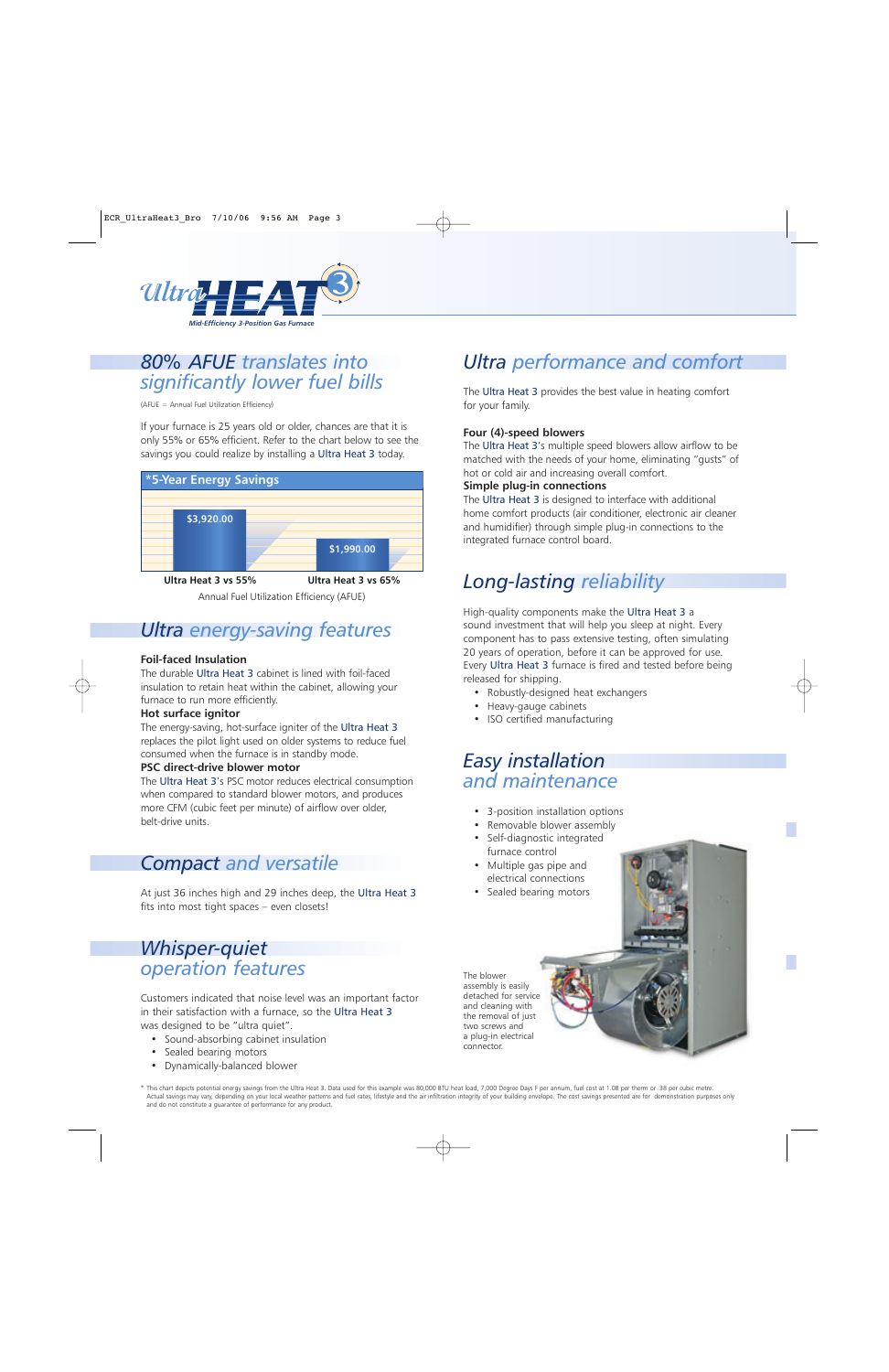

#### 1. **Durable Sound Reducing Insulated Cabinet**

- Baked-on epoxy-based powder paint resists scratching and corrosion
- Sound-absorbing foil-faced insulation retains heat and quiets operation

#### 2. **Four (4)-Speed Permanently Separated Capacitor Motor (PSC)**

- Reduces electrical consumption over standard blower motors
- Produces more CFM (cubic feet per minute) of airflow over older belt drive units
- Airflow can be matched with the needs of your home, eliminating "gusts" of hot or cold air
- Easily adapted for continuous slow speed operation

#### 3. **Dynamically Balanced Blower Assembly on Rails**

- Whisper-quiet operation
- Easily detached for servicing with the removal of two screws and a plug-in electrical connector

#### 4. **Self Diagnostic Integrated Furnace Control (IFC)**

- Contains LED service indicator lights to ensure quick and accurate service calls
- Constantly monitors all safety devices
- Interfaces with additional home comfort products with simple plug-in connections

#### 5. **Aluminized Multi-Port in Shot Burners**

- Corrosion resistant burners
- Perfectly shapes the flame cone for maximum energy efficiency

#### 6. **Fast Opening Gas Valve**

• Assures safe and reliable operation while providing maximum efficiency

#### 7. **Induced Draft Venting**

• Maximizes heat transfer efficiencies of the exchanger design

#### 8. **Silicone Nitride Hot Surface Igniter**

- Ignites the burners electronically for safe and efficient operation
- Eliminates the pilot light that consumes fuel while the furnace in standby mode

#### 9. **Corrosion Resistant Aluminized-Steel Tubular Heat Exchanger**

- Controlled wrinkle-bend design reduces thinning of metal in the bends
- Backed by a lifetime guarantee

# *Reliability and peace-of-mind*

The Ultra Heat 3's **Limited Lifetime Warranty** is among the best in the industry! Every furnace comes with our guarantee to the original purchaser that the heat exchanger will be free from defects in materials and workmanship as long as you own the appliance... *or we'll supply a replacement heat exchanger free of charge!\**

Our **Five-Year Parts Warranty** provides even more assurances. ECR warrants to the original purchaser that any component of the furnace will be free from defects in materials and workmanship for a period of five full years... *or we'll supply a replacement part free of charge!\**

\* Subject to the limitations set out in the warranty.

## *ECR's home comfort products are designed to provide years of trouble-free operation.*

The "Comfort Plus" Extended Warranty program complements ECR's Standard Product Warranty by providing labour coverage and additional years of parts coverage depending on the plan purchased. If you sell your home, the "Comfort Plus" warranty can be transferred to the purchaser, adding to the value of your home.



Ask your installer for details on the "Comfort Plus" Extended Warranty program.